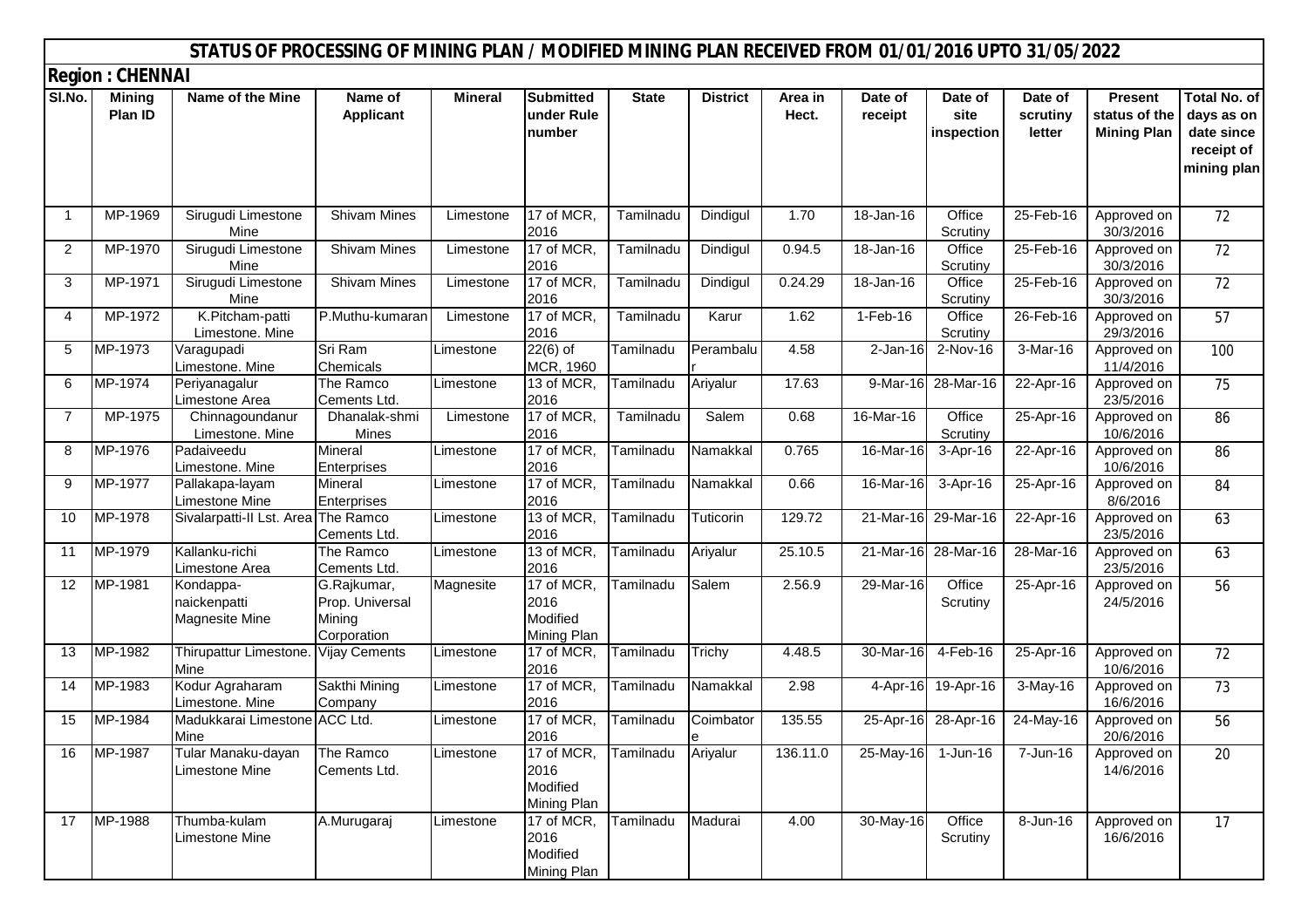|        |                                                    | STATUS OF PROCESSING OF MINING PLAN / MODIFIED MINING PLAN RECEIVED FROM 01/01/2016 UPTO 31/05/2022 |                                                    |                        |                                          |              |                 |                  |                    |                               |                               |                                                       |                                                                              |
|--------|----------------------------------------------------|-----------------------------------------------------------------------------------------------------|----------------------------------------------------|------------------------|------------------------------------------|--------------|-----------------|------------------|--------------------|-------------------------------|-------------------------------|-------------------------------------------------------|------------------------------------------------------------------------------|
| SI.No. | <b>Region: CHENNAI</b><br><b>Mining</b><br>Plan ID | Name of the Mine                                                                                    | Name of<br><b>Applicant</b>                        | <b>Mineral</b>         | <b>Submitted</b><br>under Rule<br>number | <b>State</b> | <b>District</b> | Area in<br>Hect. | Date of<br>receipt | Date of<br>site<br>inspection | Date of<br>scrutiny<br>letter | <b>Present</b><br>status of the<br><b>Mining Plan</b> | <b>Total No. of</b><br>days as on<br>date since<br>receipt of<br>mining plan |
| 18     | MP-1989                                            | Sivalar-kulam<br><b>Limestone Mine</b>                                                              | Southern Basic<br>Chemicals                        | Limestone              | 17 of MCR<br>2016                        | Tamilnadu    | Tirunelveli     | 0.93.5           | $6$ -Jun-16        | $6$ -Jul-16                   | $\overline{\phantom{a}}$      | Not approved<br>on 8/8/2016                           | 63                                                                           |
| 19     | MP-1990                                            | K.Ovari Garnet &<br>Silimanite Area                                                                 | Nexus Corporate                                    | Garnet &<br>Silimanite | 13 of MCR,<br>2016                       | Tamilnadu    | Tirunelveli     | 4.66.5           | 30-Jun-16          | Office<br>Scrutiny            | $\overline{\phantom{a}}$      | Not approved<br>on 1/8/2016                           | 30                                                                           |
| 20     | MP-1991                                            | K.Ovari Garnet &<br>Silimanite Area                                                                 | <b>Industrial Mineral</b><br>India (P) Ltd.        | Garnet &<br>Silimanite | 13 of MCR,<br>2016                       | Tamilnadu    | Tirunelveli     | 3.68.5           | 30-Jun-16          | Office<br>Scrutiny            | $\overline{\phantom{a}}$      | Not approved<br>on 1/8/2016                           | 30                                                                           |
| 21     | MP-1992                                            | Varavanai Limestone<br>Mine                                                                         | P.Murugesan                                        | Limestone              | 17 of MCR,<br>2016                       | Tamilnadu    | Karur           | 3.86             | 14-Jul-16          | $\overline{9}$ -Aug-16        | 29-Aug-16                     | Approved on<br>27/9/2016                              | 74                                                                           |
| 22     | MP-1993                                            | Varavanai Limestone<br>Mine                                                                         | C. Senthil Kumar                                   | Limestone              | 17 of MCR,<br>2016                       | Tamilnadu    | Karur           | 3.94             | 14-Jul-16          | 8-Aug-16                      | $2-Sep-16$                    | Not approved<br>on 26/09/2016                         | 73                                                                           |
| 23     | MP-1994                                            | Varavanai Limestone<br>Mine                                                                         | M.Thangaraj                                        | Limestone              | 17 of MCR,<br>2016                       | Tamilnadu    | Karur           | 3.93.5           | 14-Jul-16          | 8-Aug-16                      | $2-Sep-16$                    | Not approved<br>on 26/09/2016                         | 73                                                                           |
| 24     | MP-1995                                            | K.Ovari Garnet &<br>Silimanite Area                                                                 | Transworld<br>Garnet Inddia Pvt. Silimanite<br>Ltd | Garnet &               | 13 of MCR,<br>2016                       | Tamilnadu    | Tirunelveli     | 4.43             | 22-Jul-16          | Office<br>scrutiny            | $\mathbf{L}$                  | Not approved<br>on 1/8/2016                           | 9                                                                            |
|        | 25 MP-1996                                         | Pudupalyam limestone The Ramco<br>mine                                                              | Cements Ltd.                                       | Limestone              | $17(3)$ of<br>MCR, 2016                  | Tamilnadu    | Ariyalur        | 26.07.5          | 15-Sep-16          | 22.9.2016                     | 30-Sep-16                     | Approved on<br>24/10/2016                             | 39                                                                           |
|        | 26 MP-1997                                         | Olaipadi Limestone<br>Mine                                                                          | Chettinad Cement Limestone                         |                        | 17 of MCR,<br>2016                       | Tamilnadu    | Perambalu       | 4.98.0           |                    | 30-Sep-16 16-Oct-16           | 26-Oct-16                     | Approved on<br>11/11/2016                             | 43                                                                           |
|        | 27 MP-1998                                         | Kallankurichi<br>Limestone Mine                                                                     | <b>Chettinad Cement Limestone</b>                  |                        | 17 of MCR,<br>2016                       | Tamilnadu    | Ariyalur        | 4.92.5           |                    | 30-Sep-16 17-Oct-16           | 26-Oct-16                     | Approved on<br>11/11/2016                             | 43                                                                           |
|        | 28 MP-1999                                         | Azur Limestone Mine                                                                                 | <b>Chettinad Cement Limestone</b>                  |                        | 17 of MCR,<br>2016                       | Tamilnadu    | Perambalu       | 4.92.5           | $30 - Sep-16$      | 16/10/16                      | 26-Oct-16                     | Approved on<br>11/11/2016                             | 43                                                                           |
|        | 29 MP-2000                                         | <b>Karuppur Senapathy</b><br><b>Limestone Mine</b>                                                  | <b>Chettinad Cement Limestone</b>                  |                        | 17 of MCR,<br>2016                       | Tamilnadu    | Ariyalur        | 04.00.0          |                    | 30-Sep-16 17-Oct-16           | 26-Oct-16                     | Approved on<br>11/11/2016                             | 43                                                                           |
|        | 30 MP-2001<br>(ROMP)                               | Mothaiyanur Lst. Mine India Cements                                                                 | Ltd.                                               | Limestone              | 17 of MCR,<br>2016                       | Tamilnadu    | Salem           | 8.0.5            | 17-Oct-16          | Office<br>scrutiny            | 8-Nov-16                      | Approved on<br>29/11/2016                             | 44                                                                           |
|        | 31 MP-2002                                         | Karumapurathanur<br>Lst. Mine                                                                       | <b>India Cements</b><br>Ltd.                       | Limestone              | 17 of MCR,<br>2016                       | Tamilnadu    | Salem           | 54.15            | 17-Oct-16          | Office<br>scrutiny            | 7-Nov-16                      | Approved on<br>29/11/2016                             | 44                                                                           |
|        | 32 MP-2003<br>(ROMP-<br>1383)                      | Tenkulam Lst. Mine                                                                                  | <b>India Cements</b><br>Ltd.                       | Limestone              | 17 of MCR,<br>2016                       | Tamilnadu    | Tirunelveli     | 24.96.5.         |                    | 10-Oct-16 28-Oct-16           | 7-Nov-16                      | Approved on<br>23/11/2016                             | 44                                                                           |
|        | 33 MP-2004                                         | Sellianallur Lst. Mine                                                                              | <b>India Cements</b><br>Ltd.                       | Limestone              | 17 of MCR,<br>2016                       | Tamilnadu    | Tirunelveli     | 4.74             |                    | 10-Oct-16 19-Oct-16           | 27-Oct-16                     | Approved on<br>18/11/2016                             | 39                                                                           |
|        | 34 MP-2005                                         | Sellianallur Lst. Mine                                                                              | <b>India Cements</b><br>Ltd.                       | Limestone              | 17 of MCR,<br>2016                       | Tamilnadu    | Tirunelveli     | 8.55.5           |                    | 10-Oct-16 20-Oct-16           | 27-Oct-16                     | Approved on<br>18/11/2016                             | 39                                                                           |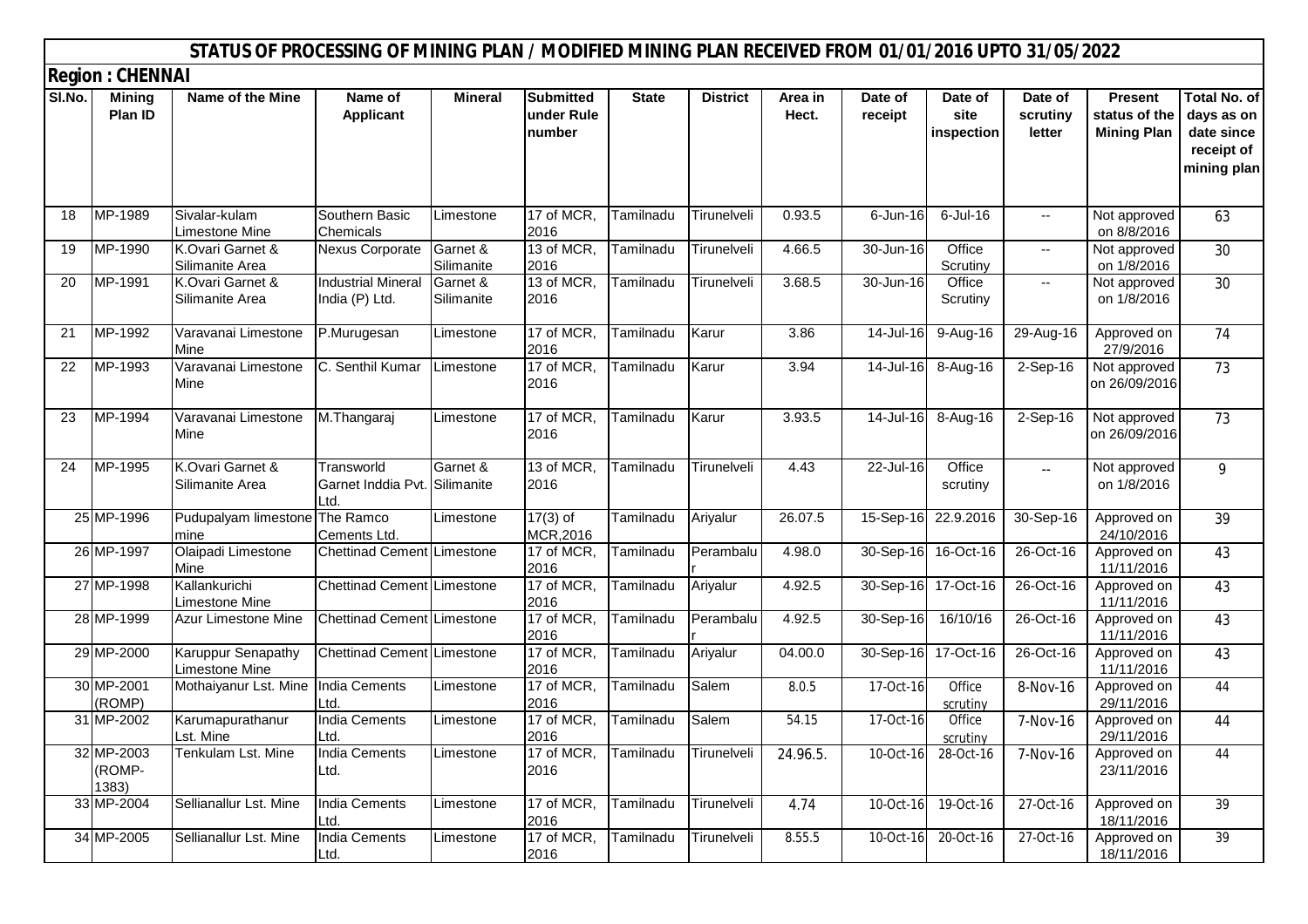|        |                                | STATUS OF PROCESSING OF MINING PLAN / MODIFIED MINING PLAN RECEIVED FROM 01/01/2016 UPTO 31/05/2022 |                                   |                |                                          |                    |                  |                    |                    |                               |                               |                                                       |                                                                              |
|--------|--------------------------------|-----------------------------------------------------------------------------------------------------|-----------------------------------|----------------|------------------------------------------|--------------------|------------------|--------------------|--------------------|-------------------------------|-------------------------------|-------------------------------------------------------|------------------------------------------------------------------------------|
|        | <b>Region: CHENNAI</b>         |                                                                                                     |                                   |                |                                          |                    |                  |                    |                    |                               |                               |                                                       |                                                                              |
| SI.No. | <b>Mining</b><br>Plan ID       | Name of the Mine                                                                                    | Name of<br><b>Applicant</b>       | <b>Mineral</b> | <b>Submitted</b><br>under Rule<br>number | <b>State</b>       | <b>District</b>  | Area in<br>Hect.   | Date of<br>receipt | Date of<br>site<br>inspection | Date of<br>scrutiny<br>letter | <b>Present</b><br>status of the<br><b>Mining Plan</b> | <b>Total No. of</b><br>days as on<br>date since<br>receipt of<br>mining plan |
|        | 35 MP-2006                     | Ammanakutham Lst.<br>Mine                                                                           | Ramco Cements<br>Ltd.             | Limestone      | 13 of MCR.<br>2016                       | Tamilnadu          | Virudhuna<br>gar | 16.22.5            | 17-Oct-16          | 27-Oct-16                     | 7-Nov-16                      | Approved on<br>24/11/2016                             | 38                                                                           |
|        | 36 MP-2007                     | Periyanagalur<br>Limestone Mine-<br>Modification to MP                                              | <b>Ramco Cements</b><br>Ltd.      | Limestone      | $17(3)$ of<br>MCR, 2016                  | Tamilnadu          | Ariyalur         | 36.29.5            |                    | 17-Oct-16 26-Oct-16           | $\overline{7}$ -Nov-16        | Approved on<br>15/11/2016                             | 29                                                                           |
|        | 37 MP-2008                     | Sivalarpatti Lst.<br>Area(150.11 Ha)                                                                | Ramco Cements<br>Ltd.             | Limestone      | $17(3)$ of<br>MCR, 2016                  | Tamilnadu          | Tuticorin        | 150.11             | 7-Nov-16           | Office<br>Scrutiny            | 22-Nov-16                     | Approved on<br>16/12/2016                             | 40                                                                           |
|        | 38 MP-2009                     | Aminabad Lst. Area                                                                                  | Dalmia Cement<br>(B) Ltd.         | Limestone      | 16 of MCR,<br>2016                       | Tamilnadu          | Ariyalur         | 0.84.5<br>(GO 106) |                    | 11-Nov-16 19-Nov-16           | 25-Nov-16                     | Approved on<br>15/12/2016                             | 35                                                                           |
|        | 39 MP-2010                     | Venkatachalapuram<br>Lst. Mine                                                                      | <b>Vel Industries</b>             | Limestone      | $17(3)$ of<br>MCR, 2016                  | Tamilnadu          | Trichy           | 2.23               | 24-Nov-16          | Office<br>Scrutiny            | 30-Nov-16                     | Approved on<br>30/12/2016                             | 37                                                                           |
|        | 40 MP-2011                     | Periathirukonam Area                                                                                | <b>India Cements</b><br>Ltd.      | Limestone      | $13(1)$ of<br>MCR, 2016                  | Tamilnadu          | Ariyalur         | 74.81              | $2$ -Dec-16        |                               | ۰.                            | Not approved<br>on 15/12/2016                         | 14                                                                           |
| 41     | MP-2012                        | Adanakurichi Area                                                                                   | <b>Ramco Cements</b><br>Ltd.      | Limestone      | $13(1)$ of<br>MCR, 2016                  | Tamilnadu          | Ariyalur         | 49.28.5            | 5-Dec-16           | $\overline{\phantom{a}}$      | ۰.                            | Not approved<br>on 15/12/2016                         | 11                                                                           |
| 42     | MP-2013                        | Periathirukonam Area                                                                                | <b>Chettinad Cement Limestone</b> |                | $13(1)$ of<br>MCR, 2016                  | Tamilnadu          | Ariyalur         | 32.29.5            | 19-Dec-16          | 20-Dec-16                     | 30-Dec-16                     | Approved on<br>09/1/2017                              | 22                                                                           |
| 43     | $\overline{\mathsf{MP}}$ -2014 | Adanakurichi &<br>Manakudayan Lst.<br>Area                                                          | <b>Ramco Cements</b><br>Ltd.      | Limestone      | 13 & 16 of<br>MCR, 2016                  | Tamilnadu Ariyalur |                  | 49.28.5            | 23-Jan-17          | 30-Jan-17                     | 16-Feb-17                     | Approved on<br>06/03/2017                             | 43                                                                           |
| 44     | MP-2015                        | Periyathirukonam Lst.<br>Area                                                                       | <b>India Cements</b><br>Ltd.      | Limestone      | 13 of MCR,<br>2016                       | Tamilnadu Ariyalur |                  | 74.81              | 30-Jan-17          | 31-Jan-17                     | 10-Feb-17                     | Withdrawn on<br>27/02/2017                            | 29                                                                           |
|        | 45 MP-2016                     | Thenmalai Lst. Mine                                                                                 | Janatha Cem<br>Industries Ltd.    | Limestone      | $17(3)$ of<br>MCR, 2016                  | Tamilnadu          | Tirunelveli      | 2.52               | $2-Feb-17$         | 8-Feb-17                      | 21-Feb-17                     | Not approved<br>on 17/3/2017                          | 43                                                                           |
|        | 46 MP-2017                     | Thenmalai Lst. Mine                                                                                 | Janatha Cem<br>Industries Ltd.    | Limestone      | $17(3)$ of<br>MCR, 2016                  | Tamilnadu          | Tirunelveli      | 1.92.6             | 2-Feb-17           | 8-Feb-17                      | 21-Feb-17                     | Not approved<br>on 17/3/2017                          | 43                                                                           |
|        | 47 MP-2018                     | Thenmalai Lst. Mine                                                                                 | Janatha Cem<br>Industries Ltd.    | Limestone      | $17(3)$ of<br>MCR, 2016                  | Tamilnadu          | Tirunelveli      | 2.18.9             | 2-Feb-17           | 8-Feb-17                      | 21-Feb-17                     | Not approved<br>on 17/3/2017                          | 43                                                                           |
|        | 48 MP-2019                     | Thenmalai Lst. Mine                                                                                 | Janatha Cem<br>Industries Ltd.    | Limestone      | $17(3)$ of<br>MCR, 2016                  | Tamilnadu          | Tirunelveli      | 2.63               | 2-Feb-17           | 8-Feb-17                      | 21-Feb-17                     | Not approved<br>on 17/3/2017                          | 43                                                                           |
|        | 49 MP-2020                     | Thenmalai Lst. Mine                                                                                 | Janatha Cem<br>Industries Ltd.    | Limestone      | $17(3)$ of<br>MCR, 2016                  | Tamilnadu          | Tirunelveli      | 1.11.0             | $2$ -Feb-17        | 9-Feb-17                      | 21-Feb-17                     | Not approved<br>on 17/3/2017                          | 43                                                                           |
|        | 50 MP-2021                     | Thenmalai Lst. Mine                                                                                 | Renuga<br>Chemicals               | Limestone      | $17(3)$ of<br>MCR, 2016                  | Tamilnadu          | Tirunelveli      | 0.58.5             | 2-Feb-17           | 8-Feb-17                      | 21-Feb-17                     | Not approved<br>on 17/3/2017                          | 43                                                                           |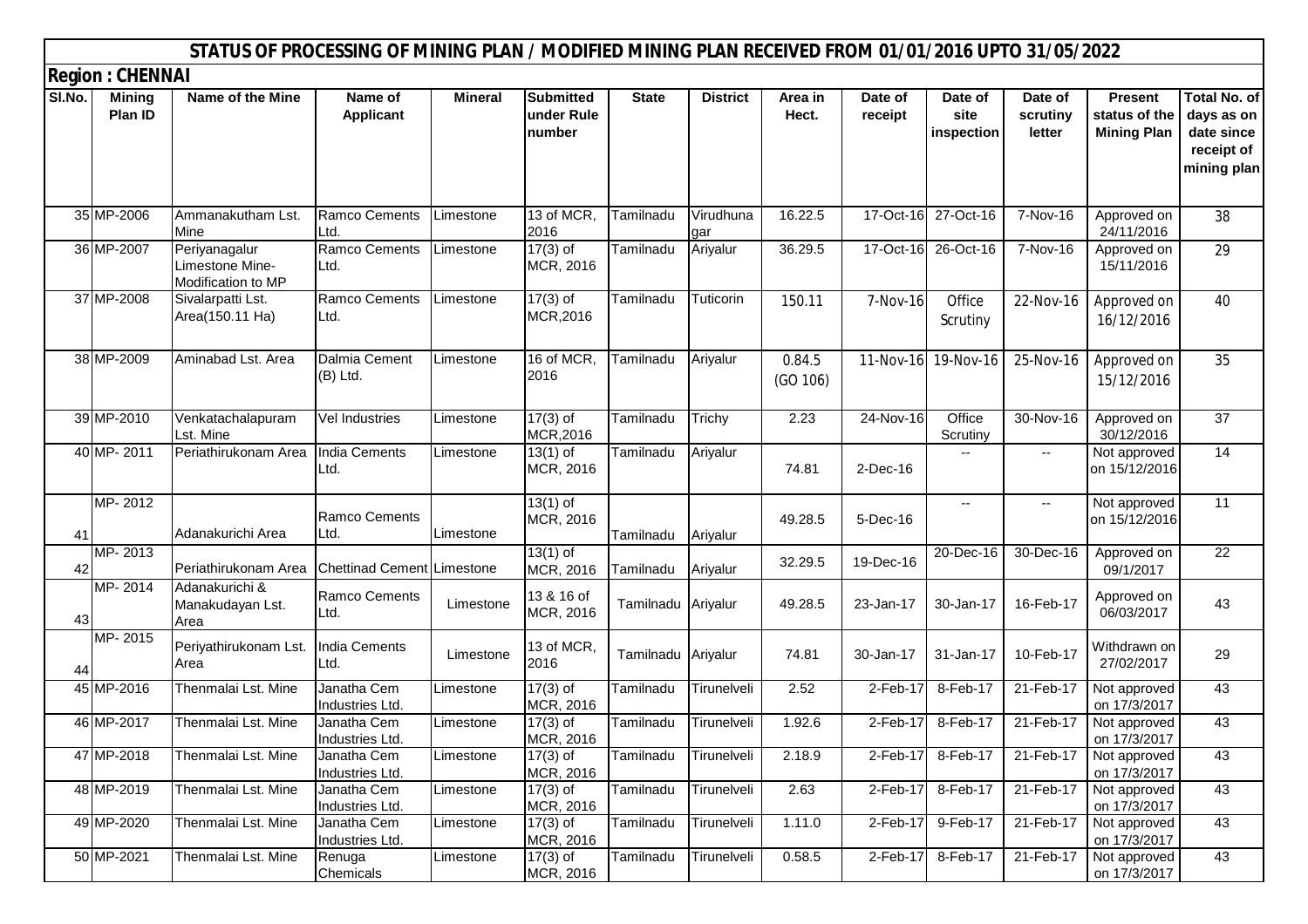|        |                          | STATUS OF PROCESSING OF MINING PLAN / MODIFIED MINING PLAN RECEIVED FROM 01/01/2016 UPTO 31/05/2022 |                                        |                       |                                          |              |                 |                  |                        |                               |                               |                                                       |                                                                              |
|--------|--------------------------|-----------------------------------------------------------------------------------------------------|----------------------------------------|-----------------------|------------------------------------------|--------------|-----------------|------------------|------------------------|-------------------------------|-------------------------------|-------------------------------------------------------|------------------------------------------------------------------------------|
|        | <b>Region: CHENNAI</b>   |                                                                                                     |                                        |                       |                                          |              |                 |                  |                        |                               |                               |                                                       |                                                                              |
| SI.No. | <b>Mining</b><br>Plan ID | Name of the Mine                                                                                    | Name of<br><b>Applicant</b>            | Mineral               | <b>Submitted</b><br>under Rule<br>number | <b>State</b> | <b>District</b> | Area in<br>Hect. | Date of<br>receipt     | Date of<br>site<br>inspection | Date of<br>scrutiny<br>letter | <b>Present</b><br>status of the<br><b>Mining Plan</b> | <b>Total No. of</b><br>days as on<br>date since<br>receipt of<br>mining plan |
|        | 51 MP-2022               | Periathirukonam Mine                                                                                | <b>India Cements</b><br>Ltd.           | Limestone             | 13 of MCR,<br>2016                       | Tamilnadu    | Ariyalur        | 74.81            | 20-Mar-17              | Office<br>Scrutiny            | 28-Mar-17                     | Approved on<br>12/4/2017                              | 24                                                                           |
|        | 52 MP-2023               | Thenmalai Lst. Mine                                                                                 | Janatha Cem<br>Industries Ltd.         | Limestone             | $17(3)$ of<br>MCR, 2016                  | Tamilnadu    | Tirunelveli     | 2.52             | 3-May-17               | Office<br>Scrutiny            | 16-May-17                     | Approved on<br>7/6/2017                               | 36                                                                           |
|        | 53 MP-2024               | Thenmalai Lst. Mine                                                                                 | Janatha Cem<br>Industries Ltd.         | Limestone             | $17(3)$ of<br>MCR, 2016                  | Tamilnadu    | Tirunelveli     | 1.92.6           | 3-May-17               | Office<br>Scrutiny            | 17-May-17                     | Approved on<br>7/6/2017                               | 36                                                                           |
|        | 54 MP-2025               | Thenmalai Lst. Mine                                                                                 | Janatha Cem<br>Industries Ltd.         | Limestone             | $17(3)$ of<br>MCR, 2016                  | Tamilnadu    | Tirunelveli     | 2.18.9           | 3-May-17               | Office<br>Scrutiny            | 17-May-17                     | Approved on<br>6/6/2017                               | $\overline{35}$                                                              |
|        | 55 MP-2026               | Thenmalai Lst. Mine                                                                                 | Janatha Cem<br>Industries Ltd.         | Limestone             | $17(3)$ of<br>MCR, 2016                  | Tamilnadu    | Tirunelveli     | 1.11.0           | 3-May-17               | Office<br>Scrutiny            | 17-May-17                     | Approved on<br>6/6/2017                               | 35                                                                           |
|        | 56 MP-2027               | Thenmalai Lst. Mine                                                                                 | Janatha Cem<br>Industries Ltd.         | Limestone             | $17(3)$ of<br>MCR, 2016                  | Tamilnadu    | Tirunelveli     | 2.63             | $\overline{3}$ -May-17 | Office<br>Scrutiny            | 16-May-17                     | Approved on<br>7/6/2017                               | 36                                                                           |
|        | 57 MP-2028               | Thenmalai Lst. Mine                                                                                 | Renuga<br>Chemicals                    | Limestone             | $17(3)$ of<br>MCR, 2016                  | Tamilnadu    | Tirunelveli     | 0.58.5           | 3-May-17               | Office<br>Scrutiny            | $16$ -May-17                  | Approved on<br>7/6/2017                               | 36                                                                           |
|        | 58 MP-2029               | Karumapurathanur<br>Lst. Mine                                                                       | India Cements<br>Ltd.                  | Limestone             | $17(3)$ of<br>MCR, 2016                  | Tamilnadu    | Salem           | 38.73            | $2$ -Jun-17            | 6-Jun-17                      | $13 - Jun-17$                 | Approved on<br>04/07/2017                             | $\overline{33}$                                                              |
|        | 59 MP-2030               | Mothaiyanur Lst. Mine                                                                               | <b>India Cements</b><br>Ltd.           | Limestone             | $17(3)$ of<br>MCR, 2016                  | Tamilnadu    | Salem           | 60.84            | 5-Jun-17               | 7-Jun-17                      | 13-Jun-17                     | Approved on<br>04/07/2017                             | $\overline{33}$                                                              |
|        | 60 MP-2031               | Sendurai Lst. Mine                                                                                  | Chettinad Cement Limestone             |                       | $17(3)$ of<br>MCR, 2016                  | Tamilnadu    | Ariyalur        | 21.925           | 12-Jun-17              | 20-Jun-17                     | 30-Jun-17                     | Approved on<br>12/07/2017                             | 31                                                                           |
|        | 61 MP-2032               | Arasoor Magnesite<br>Mine                                                                           | <b>TANMAG</b>                          | Magnesite             | $17(3)$ of<br>MCR, 2016                  | Tamilnadu    | Salem           | 96.34            | 14-Jun-17              | Office<br>Scrutiny            | 4-Jul-17                      | Not approved<br>on 28/07/2017                         | 45                                                                           |
|        | 62 MP-2033               | Varagupadi Limestone UltraTech<br>Mine                                                              | Cements                                | Limestone             | $17(3)$ of<br>MCR, 2016                  | Tamilnadu    | Perambalu       | 54.68            | 18-Jul-17              | 23-Jul-17                     | 10-Aug-17                     | Approved on<br>17/08/2017                             | 30                                                                           |
|        | 63 MP-2034               | Ottakovil Limestone<br>Mine                                                                         | <b>UltraTech</b><br>Cements            | Limestone             | $17(3)$ of<br>MCR, 2016                  | Tamilnadu    | Ariyalur        | 74.38            | 18-Jul-17              | 22-Jul-17                     | 2-Aug-17                      | Apprved on<br>18/08/2017                              | 31                                                                           |
|        | 64 MP-2035               | Kairulabad Limestone<br>Mine                                                                        | <b>UltraTech</b><br>Cements            | Limestone             | $17(3)$ of<br>MCR, 2016                  | Tamilnadu    | Ariyalur        | 24.635           | 18-Jul-17              | 22-Jul-17                     | 1-Aug-17                      | Approved on<br>18/08/2017                             | 31                                                                           |
|        | 65 MP-2036               | Periyanagalur<br>Limestone Mine                                                                     | <b>TAMIN</b>                           | Limestone             | $17(3)$ of<br>MCR, 2016                  | Tamilnadu    | Ariyalur        | 2.8              |                        | 11-Aug-17 19-Aug-17           | $\overline{29}$ -Aug-17       | Approved on<br>22.9.2017                              | 43                                                                           |
|        | 66 MP-2037               | Pallakapalayam<br>Limestone Mine GO<br>110                                                          | India Cements<br>Ltd.                  | Limestone             | $17(3)$ of<br>MCR, 2016                  | Tamilnadu    | Namakkal        | 18.65            | 17-Nov-17              | Office<br>Scrutiny            | 28-Nov-17                     | Approved on<br>15.12.2017                             | 29                                                                           |
|        | 67 MP-2038               | Chettichavadi<br>Magnesite & Dunite<br>Mine                                                         | Dalmia Bharat<br>Sugar &<br>Industries | Magnesite &<br>Dunite | $17(3)$ of<br>MCR, 2016                  | Tamilnadu    | Salem           | 449.364          | 28-Nov-17              | Under<br>process              | --                            | Rejected on<br>14.12.2017                             | 17                                                                           |
|        | 68 MP-2039               | Alathiyur Limestone<br>Mine                                                                         | Ramco Cements<br>Ltd.                  | Limestone             | $17(3)$ of<br>MCR, 2016                  | Tamilnadu    | Ariyalur        | 57.12            | 11-Dec-17              | 16-Dec-17                     | $\overline{27}$ -Dec-17       | Approved on<br>17.01.2018                             | 36                                                                           |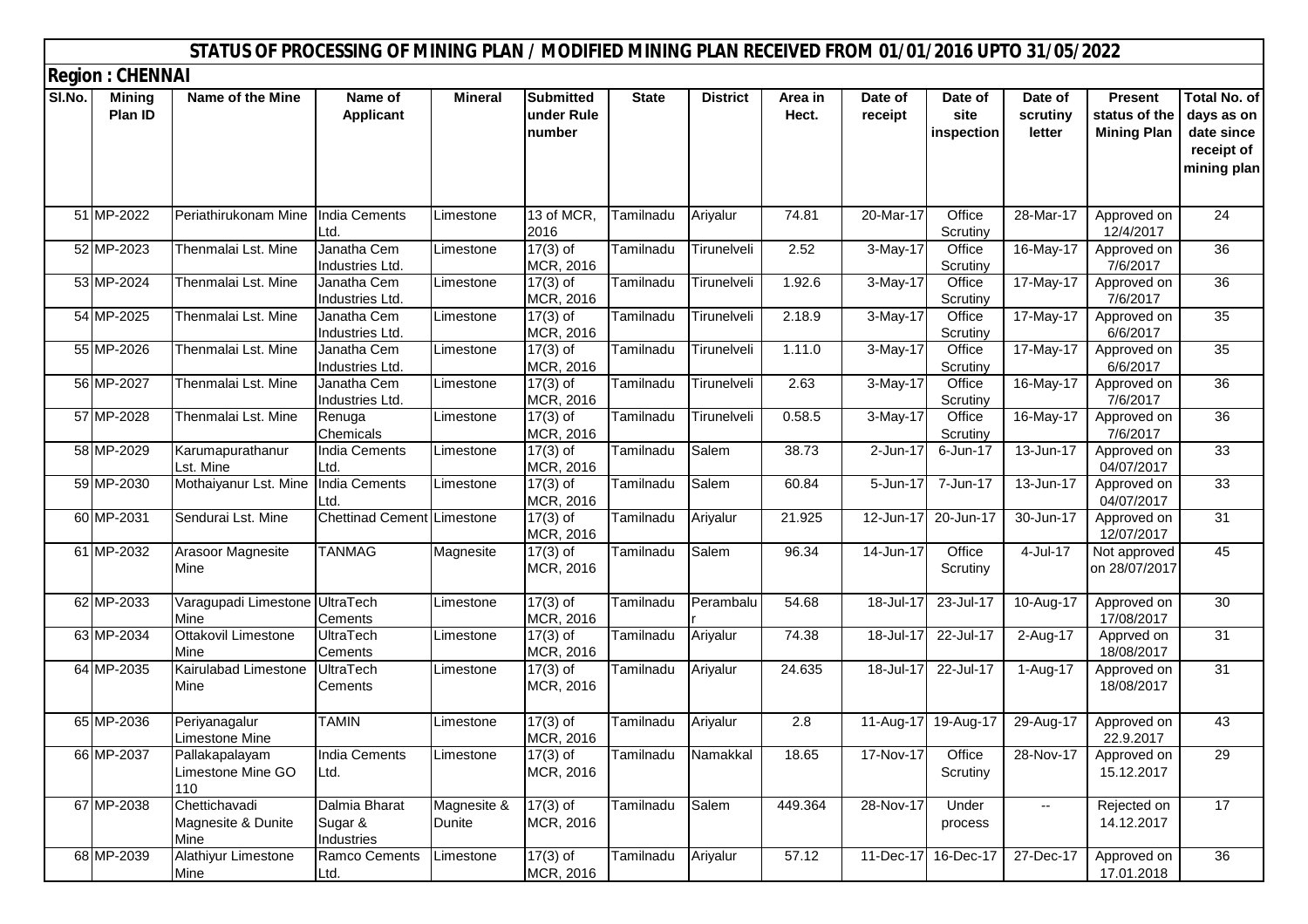|        |                          | STATUS OF PROCESSING OF MINING PLAN / MODIFIED MINING PLAN RECEIVED FROM 01/01/2016 UPTO 31/05/2022 |                                        |                       |                                          |              |                 |                  |                    |                               |                               |                                                       |                                                                              |
|--------|--------------------------|-----------------------------------------------------------------------------------------------------|----------------------------------------|-----------------------|------------------------------------------|--------------|-----------------|------------------|--------------------|-------------------------------|-------------------------------|-------------------------------------------------------|------------------------------------------------------------------------------|
|        | <b>Region: CHENNAI</b>   |                                                                                                     |                                        |                       |                                          |              |                 |                  |                    |                               |                               |                                                       |                                                                              |
| SI.No. | <b>Mining</b><br>Plan ID | Name of the Mine                                                                                    | Name of<br><b>Applicant</b>            | <b>Mineral</b>        | <b>Submitted</b><br>under Rule<br>number | <b>State</b> | <b>District</b> | Area in<br>Hect. | Date of<br>receipt | Date of<br>site<br>inspection | Date of<br>scrutiny<br>letter | <b>Present</b><br>status of the<br><b>Mining Plan</b> | <b>Total No. of</b><br>days as on<br>date since<br>receipt of<br>mining plan |
|        | 69 MP-2040               | Alathiyur Limestone<br>Mine                                                                         | Ramco Cements<br>Ltd.                  | Limestone             | $17(3)$ of<br>MCR, 2016                  | Tamilnadu    | Ariyalur        | 13.68            |                    | 11-Dec-17 17-Dec-17           | 27-Dec-17                     | Aprroved on<br>17.01.2018                             | 36                                                                           |
|        | 70 MP-2041               | Kallakudi &<br>Kovandakurichi Mine                                                                  | Dalmia Cement<br>(B) Ltd.              | Limestone             | $17(3)$ of<br>MCR, 2016                  | Tamilnadu    | Trichy          | 13.29.5          | 28-Feb-18          | 6-Mar-18                      | 14-Mar-18                     | Approved on<br>28.03.2018                             | 29                                                                           |
|        | 71 MP-2042               | Madukkarai Limestone ACC Ltd.<br>Mine                                                               |                                        | Limestone             | $17(3)$ of<br>MCR, 2016                  | Tamilnadu    | Coimbator       | 135.55           |                    | 6-Feb-18 15-Feb-18            | 23-Feb-18                     | Approved on<br>22.03.2018                             | 45                                                                           |
|        | 72 MP-2043               | <b>Usenabad Limestone</b><br>Mine                                                                   | Ramco Cements<br>Ltd.                  | Limestone             | $17(3)$ of<br>MCR, 2016                  | Tamilnadu    | Ariyalur        | 25.10.5          | 13-Mar-18          | Office<br>Scrutiny            | 22-Mar-18                     | Approved on<br>04.4.2018                              | 23                                                                           |
|        | 73 MP-2044               | Periyanagalur<br>Limestone Mine                                                                     | <b>Ramco Cements</b><br>Ltd.           | Limestone             | $17(3)$ of<br>MCR, 2016                  | Tamilnadu    | Ariyalur        | 17.36            | 13-Mar-18          | Office<br>Scrutiny            | 22-Mar-18                     | Approved on<br>4.4.2018                               | 23                                                                           |
|        | 74 MP-2045               | Vayalpadi Limestone<br>Mine                                                                         | Mrs. S.<br>Subramanian                 | Limestone             | $17(3)$ of<br>MCR, 2016                  | Tamilnadu    | Perambalu       | 3.57             | 22-Mar-18          | Office<br>Scrutiny            | 2-Apr-18                      | Approved on<br>13.4.2018                              | 23                                                                           |
|        | 75 MP-2046               | Shanamangalam<br>Limestone Mine                                                                     | Mrs S.<br>Sathammai                    | Limestone             | $17(3)$ of<br>MCR, 2016                  | Tamilnadu    | Trichy          | 3.11.5           | 22-Mar-18          | Office<br>Scrutiny            | 3-Apr-18                      | Approved on<br>3.5.2018                               | 43                                                                           |
|        | 76 MP-2047               | Periyanagalur<br>Limestone Mine                                                                     | Dalmia Cement<br>(B) Ltd.              | Limestone             | $17(3)$ of<br>MCR, 2016                  | Tamilnadu    | Ariyalur        | 70.01            | 22-Mar-18          | 28-Mar-18                     | 13-Apr-18                     | Approved on<br>04.5.2018                              | 44                                                                           |
|        | 77 MP-2048               | Alambadi, Mallapuram<br>& Karikali Lst. Mine                                                        | <b>Chettinad Cement Limestone</b>      |                       | $17(3)$ of<br>MCR, 2016                  | Tamilnadu    | Dindigul        | 251.59           | $4 - Jun-18$       | Office<br>Scrutiny            | $13 - Jun-18$                 | Approved on<br>16.7.2018                              | 43                                                                           |
|        | 78 MP-2049               | Dholipatti, Palayam &<br>Karikkali Lst. Mine                                                        | <b>Chettinad Cement Limestone</b>      |                       | $17(3)$ of<br>MCR, 2016                  | Tamilnadu    | Dindigul        | 138.785          | $4 - Jun-18$       | Office<br>Scrutiny            | $13 - Jun-18$                 | Approved on<br>16.7.2018                              | 43                                                                           |
|        | 79 MP-2050               | Anandavadi Lst. Mine                                                                                | <b>TANCEM</b>                          | Limestone             | $17(3)$ of<br>MCR, 2016                  | Tamilnadu    | Ariyalur        | 110.685          | $11 - Jun-18$      | 17-Jun-18                     | $21 - Jun-18$                 | Approved on<br>24.7.2018                              | 44                                                                           |
|        | 80 MP-2051               | Red Hills Magnesite & SAIL Refractories<br><b>Dunite Mine</b>                                       |                                        | Magnesite &<br>Dunite | $17(3)$ of<br>MCR, 2016                  | Tamilnadu    | Salem           | 622.69           | 1-Oct-18           | $4-Oct-18$                    | 8-Oct-18                      | Approved on<br>12-11-2018                             | 43                                                                           |
|        | 81 MP-2052               | Adanakurichi<br>Limestone Mine                                                                      | <b>ICL</b>                             | Limestone             | $17(3)$ of<br>MCR, 2016                  | Tamilnadu    | Ariyalur        | 80.26            | 23-Oct-18          | Office<br>Scrutiny            | 31-Oct-18                     | Approved on<br>27-11-2018                             | 36                                                                           |
|        | 82 MP-2053               | Kattupiringiyam<br>Limestone Mine                                                                   | Ramco Cements<br>Ltd.                  | Limestone             | $17(3)$ of<br>MCR, 2016                  | Tamilnadu    | Ariyalur        | 44.58            |                    | 13-Nov-18 16-Nov-18           | 22-Nov-18                     | Approved on<br>03-12-2018                             | 21                                                                           |
|        | 83 MP-2054               | Periathirukonam<br><b>Limestone Mine</b>                                                            | <b>ICL</b>                             | Limestone             | $17(3)$ of<br>MCR, 2016                  | Tamilnadu    | Ariyalur        | 74.81            | 27-Feb-19          | 8-Mar-19                      | 18-Mar-19                     | Approved on<br>4.4.2019                               | 37                                                                           |
|        | 84 MP-2055               | Chettichavadi Jagir<br>Magnesite & Dunite<br>Mine                                                   | Dalmia Bharat<br>Sugar &<br>Industries | Magnesite &<br>Dunite | $17(3)$ of<br>MCR, 2016                  | Tamilnadu    | Salem           | 449.364          |                    | 18-Mar-19 20-Mar-19           | 8-Apr-19                      | Approved on<br>30.4.2019                              | 44                                                                           |
|        | 85 MP-2056               | Reddipalayam<br>Limestone Mine                                                                      | Ramco Cements<br>Ltd.                  | Limestone             | $17(3)$ of<br>MCR, 2016                  | Tamilnadu    | Ariyalur        | 63.6             |                    | 8-Apr-19 25-Apr-19            | 30-Apr-19                     | Approved on<br>20.5.2019                              | $\mathbf 0$                                                                  |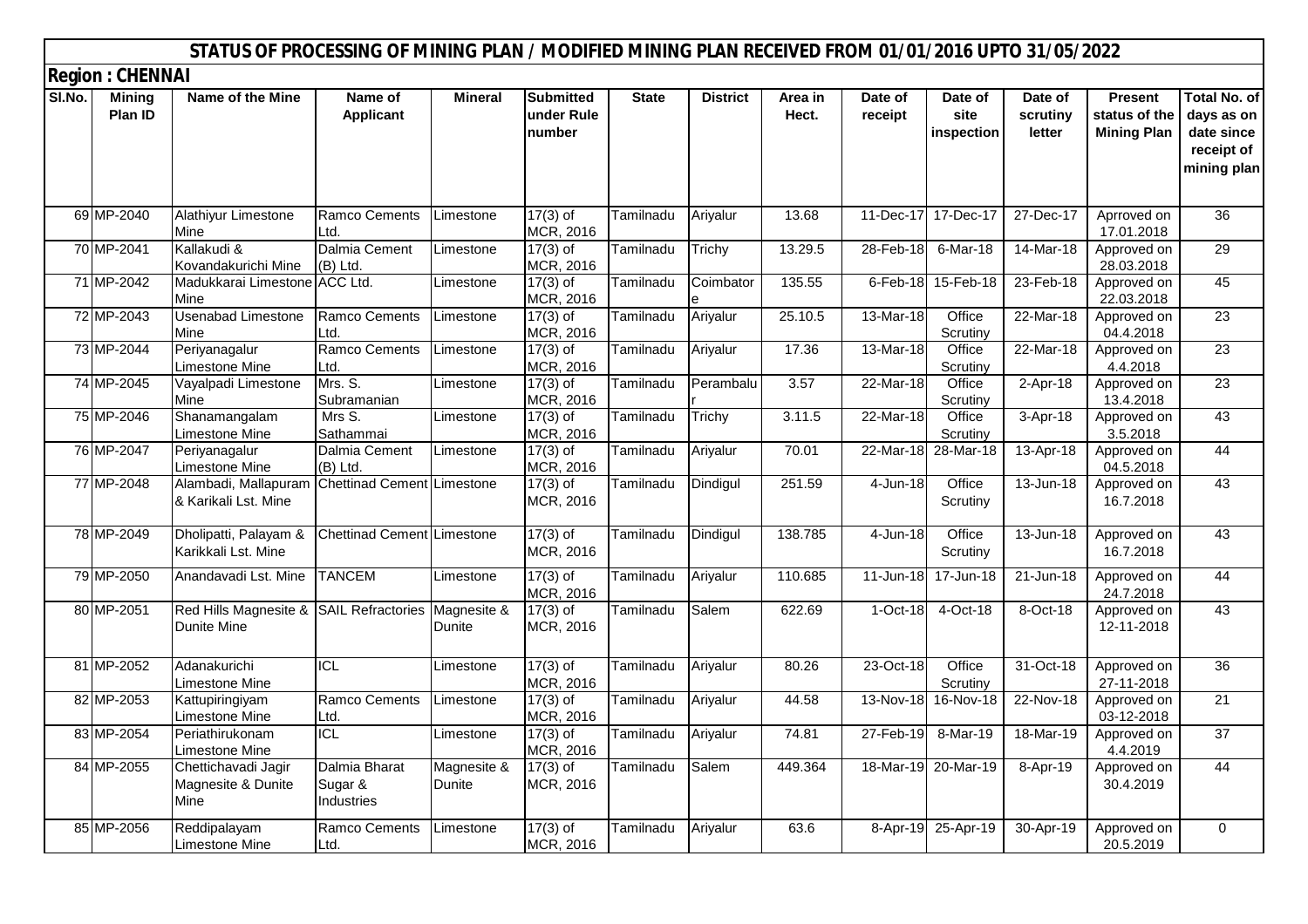|        |                          | STATUS OF PROCESSING OF MINING PLAN / MODIFIED MINING PLAN RECEIVED FROM 01/01/2016 UPTO 31/05/2022 |                                  |                            |                                          |              |                 |                  |                    |                               |                               |                                                       |                                                                              |
|--------|--------------------------|-----------------------------------------------------------------------------------------------------|----------------------------------|----------------------------|------------------------------------------|--------------|-----------------|------------------|--------------------|-------------------------------|-------------------------------|-------------------------------------------------------|------------------------------------------------------------------------------|
|        | <b>Region: CHENNAI</b>   |                                                                                                     |                                  |                            |                                          |              |                 |                  |                    |                               |                               |                                                       |                                                                              |
| SI.No. | <b>Mining</b><br>Plan ID | Name of the Mine                                                                                    | Name of<br><b>Applicant</b>      | <b>Mineral</b>             | <b>Submitted</b><br>under Rule<br>number | <b>State</b> | <b>District</b> | Area in<br>Hect. | Date of<br>receipt | Date of<br>site<br>inspection | Date of<br>scrutiny<br>letter | <b>Present</b><br>status of the<br><b>Mining Plan</b> | <b>Total No. of</b><br>days as on<br>date since<br>receipt of<br>mining plan |
|        | 86 MP-2057               | Kallakudi &<br>Kovandakurichi Mine                                                                  | Dalmia Cement<br>(B) Ltd.        | Limestone                  | $17(3)$ of<br>MCR, 2016                  | Tamilnadu    | Trichy          | 166.005          | 15-Apr-19          | $2-May-19$                    | 6-May-19                      | Approved on<br>29.5.2019                              | 45                                                                           |
|        | 87 MMP-2058              | Karuppur Keelapalur<br>Limestone Mine                                                               | <b>CCCL</b>                      | Limestone                  | $17(3)$ of<br>MCR, 2016                  | Tamilnadu    | Ariyalur        | 26.145           | 18-Jul-19          | 23-Jul-19                     | $2-Aug-19$                    | Approved on<br>27.08.2019                             | 41                                                                           |
|        | 88 MP-2059<br>(fresh)    | Pudupalyam<br>Limestone&<br>Limekankar mine                                                         | M/s.Tancem                       | Limestone &<br>Limekankar  | 13 of MCR,<br>2016                       | Tamilnadu    | Ariyalur        | 23.025           | 28-Aug-19          | 6-Sep-19                      | 13-Sep-19                     | Approved on<br>09.10.2019                             | 43                                                                           |
|        | 89 MP-<br>2060(fresh)    | Pudupalyam<br>Limestone&<br>Limekankar mine                                                         | M/s.Tancem                       | Limestone &<br>Limekankar  | 13 of MCR,<br>2016                       | Tamilnadu    | Ariyalur        | 22.89            | 28-Aug-19          | 7-Sep-19                      | $\mathbf{r}$                  | Not approved<br>on 13.09.2019                         | 17                                                                           |
|        | 90 MP-                   | Pudupalyam<br>2061(fresh) Limestone&<br>Limekankar mine                                             | M/s.Tancem                       | Limestone &<br>Limekankar  | 13 of MCR,<br>2016                       | Tamilnadu    | Ariyalur        | 22.96            | 28-Aug-19          | 6-Sep-19                      | 12-Sep-19                     | Approved on<br>09.10.2019                             | 43                                                                           |
|        | 91 MP-                   | Pudupalyam<br>2062(fresh) Limestone&<br>Limekankar mine                                             | M/s.Tancem                       | Limestone &<br>Limekankar  | 13 of MCR.<br>2016                       | Tamilnadu    | Ariyalur        | 23.35            | 28-Aug-19          | 7-Sep-19                      | 13-Sep-19                     | Approved on<br>09.10.2019                             | 43                                                                           |
|        | 92 MMP-2063              | Periyathirukonam Lst.<br>Area                                                                       | CCC Pvt. Ltd.                    | Limestone                  | $17(3)$ of<br>MCR, 2016                  | Tamilnadu    | Ariyalur        | 32.295           | 30.09.2019         | 03.10.2019                    | 21.10.2019                    | Approved on<br>13.11.2019                             | 45                                                                           |
|        | 93 MP-2064               | Pudupalayam Lime<br>Kankar & Lst. Area                                                              | <b>TANCEM</b>                    | Lime Kankar &<br>Limestone | 13 of MCR,<br>2016                       | Tamilnadu    | Ariyalur        | 22.89            | 13.11.2019         | Office<br>Scrutiny            | 28.11.2019                    | Approved on<br>16.12.2019                             | 34                                                                           |
|        | 94 MMP-2065              | Usenabad (South)<br>imestone Mine                                                                   | Ramco Cements<br>Ltd.            | Limestone &<br>Marl        | $17(3)$ of<br>MCR, 2016                  | Tamilnadu    | Ariyalur        | 25.105           | 31.12.2019         | 4.01.2020                     | 20.1.2020                     | Approved on<br>7.2.2020                               | 39                                                                           |
|        | 95 MMP-2066              | Seethainagar Mine                                                                                   | <b>CCCL</b>                      | Limestone                  | $17(3)$ of<br>MCR, 2016                  | Tamilnadu    | Dindigul        | 251.59           | 9.7.2020           | Office<br>Scrutiny            | 28.7.2020                     | Approved on<br>19.8.2020                              | 42                                                                           |
|        | 96 MMP-2067              | Pudupalayam &<br>Perianagalur Mine                                                                  | Ramco Cements<br>L <sub>td</sub> | Limestone                  | $17(3)$ of<br>MCR, 2016                  | Tamilnadu    | Ariyalur        | 26.075           | 27.7.20            | Office<br>Scrutiny            | 7.8.2020                      | Apprved on<br>18.08.2020                              | 23                                                                           |
|        | 97 MMP-2068              | Kondappa-naickenpatti<br>Magnesite Mine                                                             | India Magnesia<br>Products Ltd.  | Magnesite                  | $17(3)$ of<br>MCR, 2016                  | Tamilnadu    | Salem           | 19.02            | 27.7.20            | Office<br>Scrutiny            | 3.8.2020                      | Approved on<br>01.9.2020                              | 37                                                                           |
|        | 98 MMP-2069              | Pudupalayam Lst. Mine                                                                               | M/s.ICL                          | Limestone                  | $17(3)$ of<br>MCR, 2016                  | Tamilnadu    | Ariyalur        | 29.295           | 28.10.2020         | Office<br>Scrutiny            | 5.11.2020                     | Approved on<br>07.12.2020                             | 41<br>(Transferred<br>from ROMP-<br>1612)                                    |
|        | 99 MMP-2070              | Manakudayan South of<br>South Lst. Mine                                                             | Ramco Cements<br>ht I            | Limestone                  | $17(3)$ of<br>MCR, 2016                  | Tamilnadu    | Ariyalur        | 44.805           | 08.12.2020         | Office<br>Scrutiny            | 16.12.2020                    | Approved on<br>11.1.2021                              | $\overline{35}$                                                              |
|        | 100 MMP-2071             | Tular Lst. Mine                                                                                     | Ramco Cements<br>Ltd.            | Limestone                  | $17(3)$ of<br>MCR, 2016                  | Tamilnadu    | Ariyalur        | 136.11           | 08.12.2020         | Office<br>Scrutiny            | 21.12.2020                    | Approved on<br>12.1.2021                              | 36                                                                           |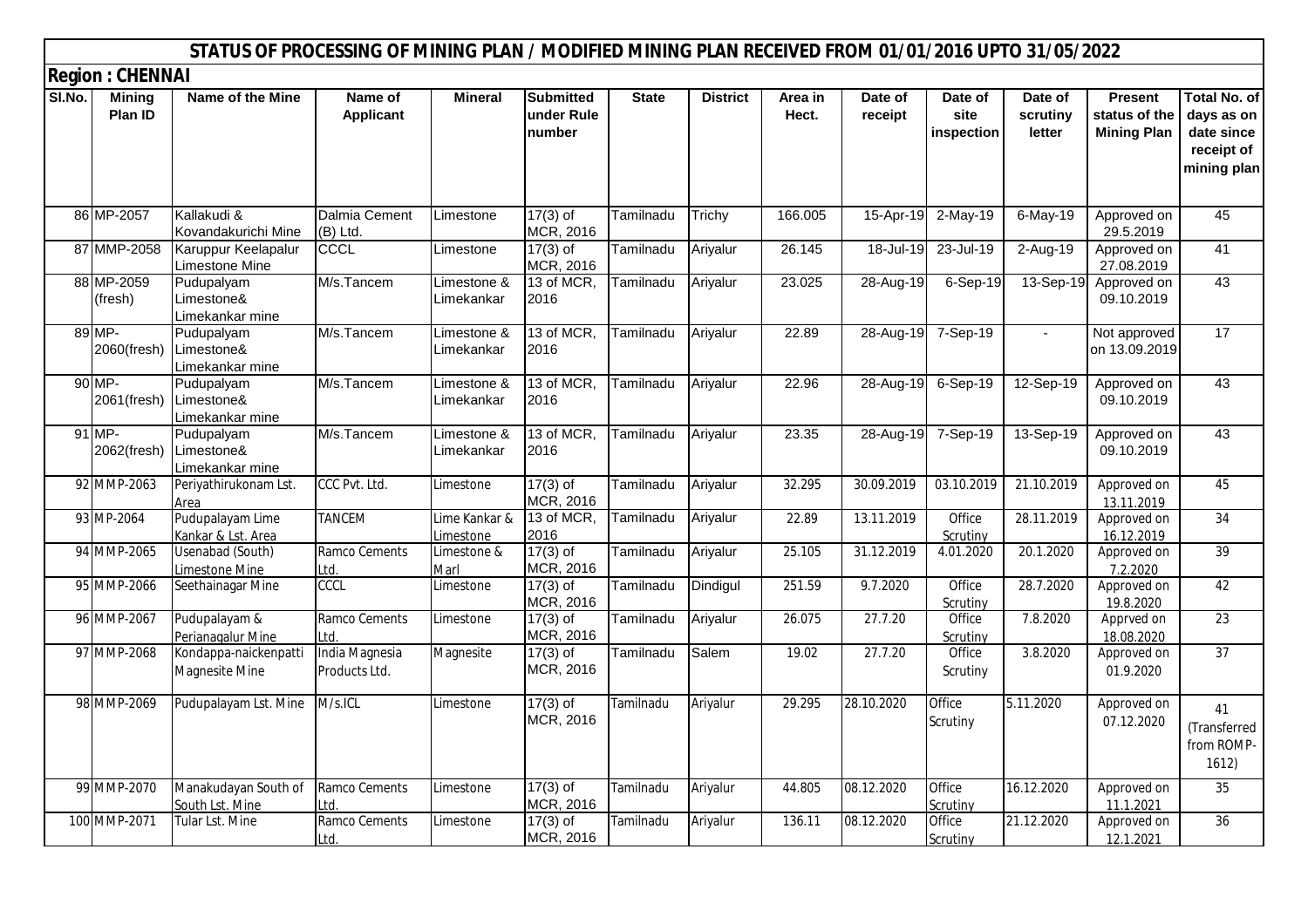|        |                          | STATUS OF PROCESSING OF MINING PLAN / MODIFIED MINING PLAN RECEIVED FROM 01/01/2016 UPTO 31/05/2022 |                                          |                |                                          |              |                  |                  |                    |                               |                               |                                                       |                                                                              |
|--------|--------------------------|-----------------------------------------------------------------------------------------------------|------------------------------------------|----------------|------------------------------------------|--------------|------------------|------------------|--------------------|-------------------------------|-------------------------------|-------------------------------------------------------|------------------------------------------------------------------------------|
|        | <b>Region: CHENNAI</b>   |                                                                                                     |                                          |                |                                          |              |                  |                  |                    |                               |                               |                                                       |                                                                              |
| SI.No. | <b>Mining</b><br>Plan ID | Name of the Mine                                                                                    | Name of<br><b>Applicant</b>              | <b>Mineral</b> | <b>Submitted</b><br>under Rule<br>number | <b>State</b> | <b>District</b>  | Area in<br>Hect. | Date of<br>receipt | Date of<br>site<br>inspection | Date of<br>scrutiny<br>letter | <b>Present</b><br>status of the<br><b>Mining Plan</b> | <b>Total No. of</b><br>days as on<br>date since<br>receipt of<br>mining plan |
|        | 101 MMP-2072             | Periyangalur Lst. Mine                                                                              | Ramco Cements<br>Ltd.                    | Limestone      | $17(3)$ of<br>MCR, 2016                  | Tamilnadu    | Ariyalur         | 17.36            | 07.12.2020         | Office<br>Scrutiny            | 09.12.2020                    | Approved on<br>07.01.2021                             | $\overline{32}$<br>(Transferred<br>from ROMP-<br>1632)                       |
|        | 102 MMP-2073             | Pandalgudi Lst. Mine                                                                                | Ramco Cements<br><u>Ltd.</u>             | Limestone      | $17(3)$ of<br>MCR, 2016                  | Tamilnadu    | Virudhunag<br>ar | 186.68           | 09.12.2020         | Office<br>Scrutiny            | 16.12.2020                    | Approved on<br>08.01.2021                             | $\overline{31}$                                                              |
|        | 103 MMP-2074             | Veerachipalayam Lst. Mine ICL                                                                       |                                          | Limestone      | $17(3)$ of<br>MCR, 2016                  | Tamilnadu    | Salem            | 61.885           | 07.12.2020         | Office<br>Scrutiny            | 17.12.2020                    | Approved on<br>08.01.2021                             | 33<br>(Transferred<br>from ROMP-<br>1635)                                    |
|        | 104 MMP-2075             | Sivalarapatti Lst. Mine                                                                             | Ramco Cements<br>Ltd.                    | Limestone      | $17(3)$ of<br>MCR, 2016                  | Tamilnadu    | Thoothukud       | 7.34             | 22.1.2021          | 28.01.2021                    |                               | Withdrawn on<br>09.02.2021                            | $\overline{19}$                                                              |
|        | 105 MMP-2076             | Sivalarapatti Lst. Mine                                                                             | Ramco Cements<br>Ltd.                    | Limestone      | $17(3)$ of<br>MCR, 2016                  | Tamilnadu    | Thoothukud       | 7.665            | 22.1.2021          | 27.01.2021                    |                               | Withdrawn on<br>09.02.2021                            | $\overline{19}$                                                              |
|        | 106 MMP-2077             | Sivalarapatti Lst. Mine                                                                             | Ramco Cements<br>Ltd.                    | Limestone      | $17(3)$ of<br>MCR, 2016                  | Tamilnadu    | Thoothukud       | 7.665            | 07.06.2021         | 22.06.2021                    | 29.06.2021                    | Approved on<br>20.07.2021                             | 44                                                                           |
|        | 107 MMP-2078             | Sivalarapatti Lst. Mine                                                                             | Ramco Cements<br>Ltd.                    | Limestone      | $17(3)$ of<br>MCR, 2016                  | Tamilnadu    | Thoothukud       | 7.34             | 07.06.2021         | 23.06.2021                    | 29.06.2021                    | Approved on<br>20.07.2021                             | 44                                                                           |
|        | 108 MMP-2079             | Periyanagalur Lst. Mine                                                                             | Ramco Cements<br>Ltd.                    | Limestone      | $17(3)$ of<br>MCR, 2016                  | Tamilnadu    | Ariyalur         | 53.32            | 17.06.2021         | 21.06.2021                    | 30.06.2021                    | Approved on<br>23.07.2021                             | 37                                                                           |
|        | 109 MMP-2080             | Periyanagalur Lst. Mine                                                                             | Ramco Cements<br>∟td.                    | Limestone      | $17(3)$ of<br>MCR, 2016                  | Tamilnadu    | Ariyalur         | 35.96            | 23.06.2021         | 07.07.2021                    | 16.07.2021                    | Approved on<br>03.08.2021                             | 42                                                                           |
|        | 110 MMP-2081             | Dholipatti, Lst. Mine                                                                               | Chettinad Cements Limestone<br>Pvt. Ltd. |                | $17(3)$ of<br>MCR, 2016                  | Tamilnadu    | Dindigul         | 138.785          | 01.07.2021         | 09.07.2021                    | 20.07.2021                    | Approved on<br>03.08.2021                             | 34                                                                           |
|        | 111 MMP-2082             | Periyakurichi Lst. Mine                                                                             | M/s.ICL                                  | Limestone      | $17(3)$ of<br>MCR, 2017                  | Tamilnadu    | Ariyalur         | 56.55            | 13.10.2021         | Office<br>Scrutiny            | 13.10.2021                    | Approved on<br>03.11.2021                             | 22                                                                           |
|        |                          | 112 MMP-2083 Alathiyur Lst.<br>Mine(Adanakurichi&<br>Manakudayan)                                   | M/s.Ramco                                | Limestone      | $17(3)$ of<br>MCR, 2018                  | Tamilnadu    | Ariyalur         | 89.875           | 22.10.2021         | 1.11.2021                     | 05.11.2021                    | Approved on<br>29.11.2021                             | 39                                                                           |
|        | 113 MMP-2084             | Tular Lst. Mine                                                                                     | M/s.Ramco                                | Limestone      | $17(3)$ of<br>MCR, 2019                  | Tamilnadu    | Ariyalur         | 136.11           | 16.11.2021         | Office scrutiny               | 18.11.2021                    | Approved on<br>06.12.2021                             | $\overline{21}$                                                              |
|        | 114 MMP-2085             | Ramayanpatti Lst. Mine                                                                              | Krishna Mines                            | Limestone      | $17(3)$ of<br>MCR, 2019                  | Tamilnadu    | Tirunelveli      | 31.09            | 23.12.2021         | 26.12.2021                    | 10.01.2022                    | Approved on<br>02.02.2022                             | 42                                                                           |